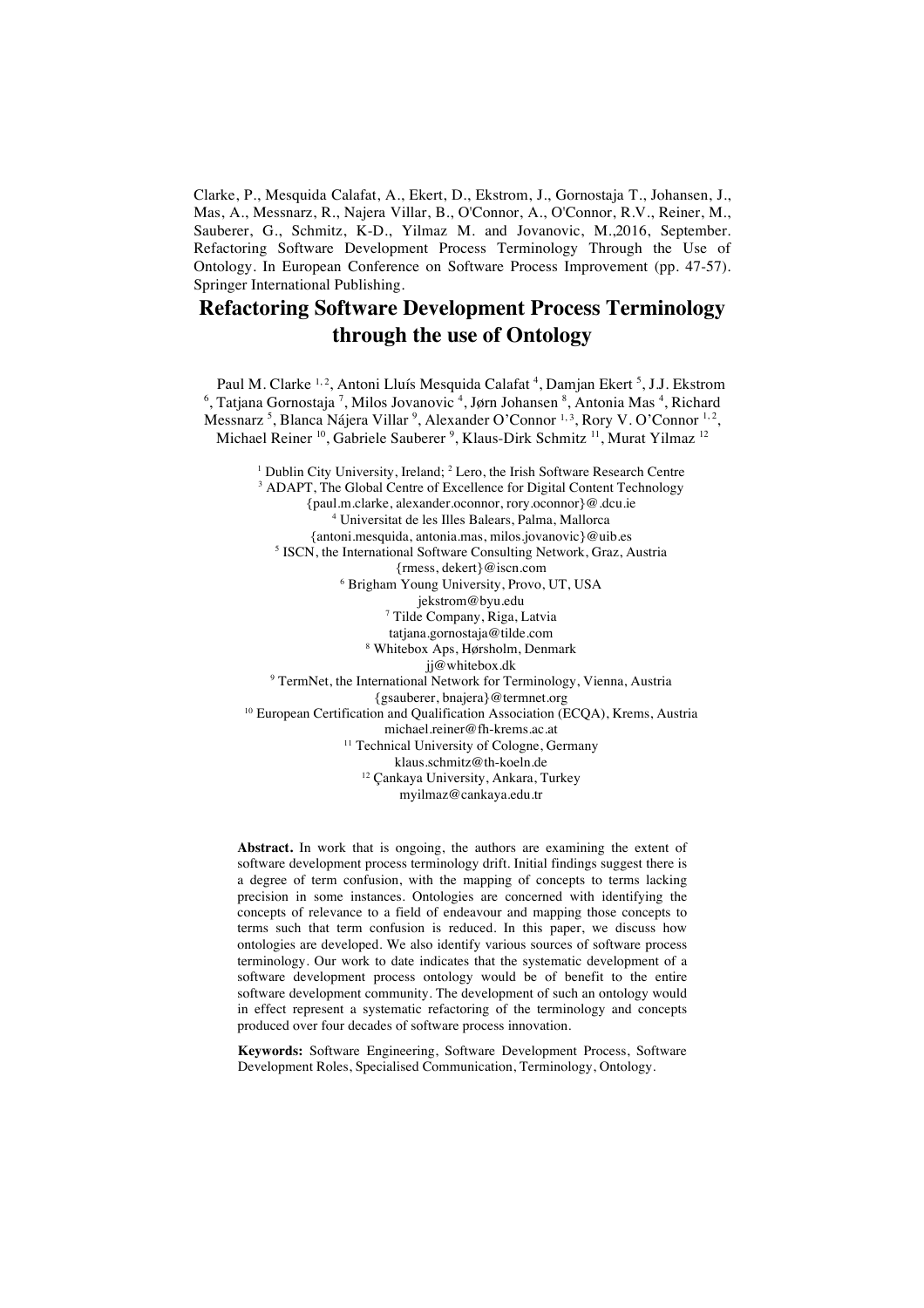#### **1 Introduction**

Given that software development is a complex undertaking [1] which is humancentric in nature [2], [3], it follows that the consistent use of language and terminology should be an important consideration for software development. However, on the evidence of our initial research, it would appear that the software process domain suffers from an inconsistent use of terminology, to the extent that there may be large latent terminology problem concerning software development activities and roles [4]. That a terminology problem exists in our domain may to some extent be expected – since we have witnessed significant expansion over the past forty years. This expansion has been accompanied by innovation in the use of language and it is for this reason that we have *iterations* that are sometimes called *cycles*, *team leaders* that might be considered to be *project managers*, *features* that some might confuse with *user stories*, and *processes* that some refer to as *methods*. This expanse of terminology is not always accompanied by expansion of the underlying concepts and therefore, it could be claimed that new terminology is not always needed or helpful.



**Fig. 1. Software Terminology Landscape – A process and role viewpoint**

The consistent application of terminology is of concern to many fields of endeavour with the result that techniques have been developed to help address issues related to conceptual and terminological diversity. Ontological frameworks can be employed to reconcile diverse terminology through the systematic elaboration of the concepts of concern, while in parallel determining terminology-to-concept relationships. Once developed, an ontological framework can help to ground the language usage in a field, while it can also allow users of overlapping terminology to approximate where the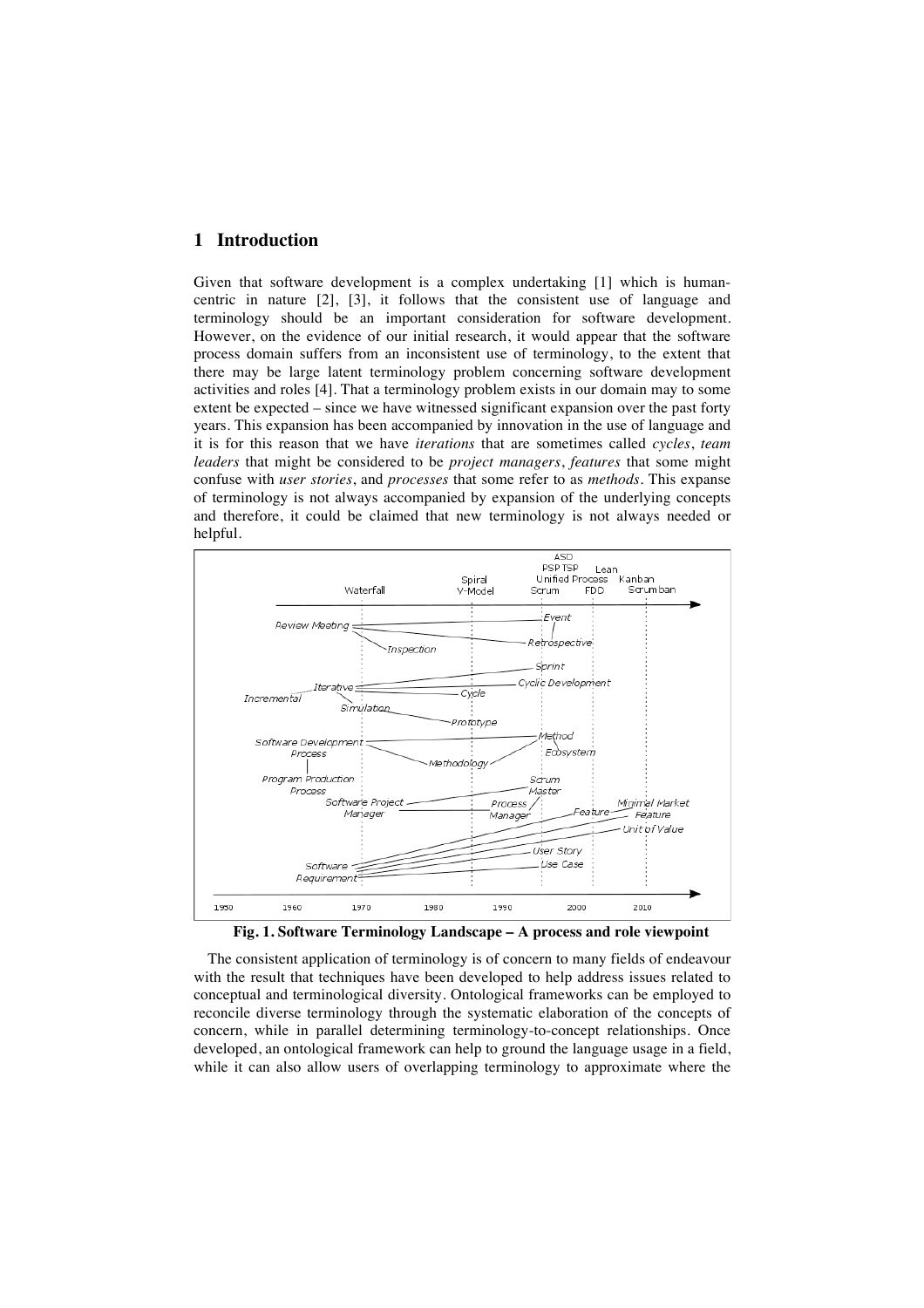conceptual scope of one term ends and another starts. Thus, a software process ontological framework could enable users of one software development process lifecycle to interact more smoothly with those using a different software development approach, while at the same time allowing all software developers to examine and clarify their own use of terminology and language. In previously published related work [4], the authors have elaborated on some examples of inconsistent terminology in the software process domain (refer to Figure 1). In this paper, we provide some additional information on how ontologies are constructed and utilised, while also providing a brief overview of some of the present sources of software development process terminology, including books/bodies of knowledge, taxonomies and international standards.

This paper is structured as follows: Section 2 outlines the ontological approach and demonstrates how this technique can be of benefit to the software development community. Section 3 presents a brief overview of some of the sources of software process terminology, including an examination of the semantic distance that can be observed where multiple conflicting definitions are provided for the same term. Section 4 contains a discussion and conclusion.

## **2 Terminology & Ontology**

According to ISO 1087-1 [5], terminology work is the systematic collection, description, processing and presentation of concepts and their designations. This means that terminology is concerned with concepts and conceptual systems, making them explicit by means of definitions and designations as well as phrases within languages for special purposes. Terminology science provides the basic concepts and best practices for terminology work and terminography, i.e. for the systematic documentation and maintenance of terms. There are different ways to approach terminology work, as for example ad-hoc terminology management that focuses on solving instant problems and it is seen as a part of another process. On the other hand, systematic terminology management is based on the consistent application of working methods for a domain knowledge-oriented approach in order to harvest all the relevant concepts for a specific subject field.

In order to reduce the software development process terminological challenge, the concept orientation and the systematic terminology work approach are key: A systematic study of the field of knowledge that allows the collection of the concepts and terms and, thus, to develop a conceptual structure of the domain in the form of a concept system. The goal of our intended work, which we refer to as the SYNTHESIS Initiative, would be not only to enable clear communication between experts, but also to achieve the unique representation of concepts by avoiding redundancies, if possible, by setting a set preferred usage. This means, from the descriptive to the prescriptive work.

In order to develop this methodology for the successful harmonisation of the terminology for software development processes and roles, there is no need to start from scratch. Firstly, there are already existing standards from which to build the base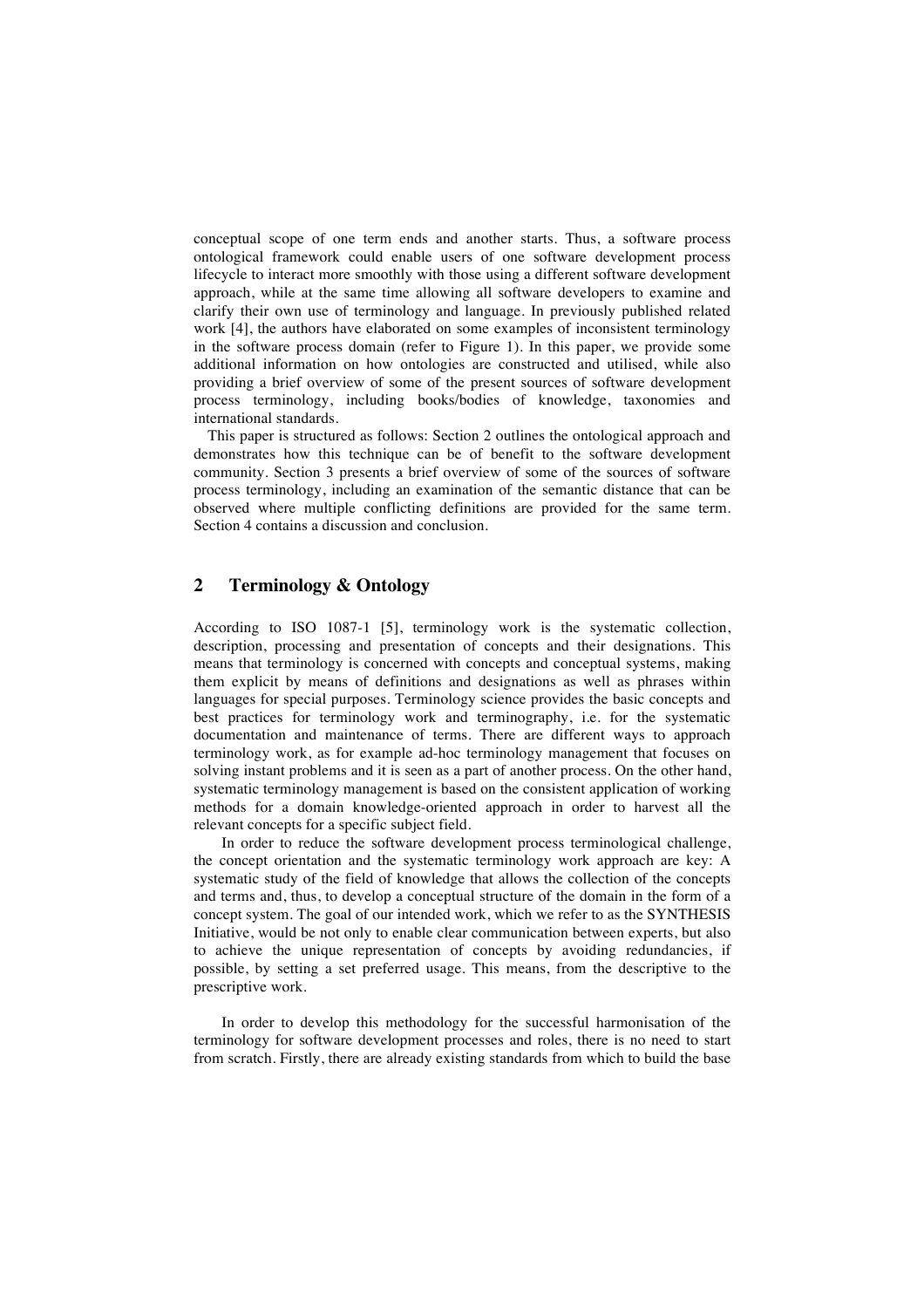for a solid terminological work (for example, ISO 704:2009 Terminology work — Principles and methods [6], and ISO 26162:2012 Systems to manage terminology, knowledge and content — Design, implementation and maintenance of terminology management systems [7]). And secondly, many terms, glossaries and resources for software development are already in use (and which in some cases are causing conflicts or unnecessary ambiguity).

Because of this, the first step would be to evaluate and assess available glossaries, documentation and resources and their reliability, information coming from authoritative bodies, any terminology work done by other institutions (for example, the ISO terminology about software process, to be found in the official ISO Online Browsing Platform [8] or the International Software Testing and Qualifications Board Glossary [9]). The reliability of such resources is a key factor while retrieving information. The assessment of the field of knowledge and identification and evaluation of the most relevant resources in the field of knowledge relating to software process terms build the basis for the ontological work. This can include domains such as security, reliability, methodology-specific terms and their interrelationship.

An ontology is the collection of concepts and terms in a certain language in a specific subject field, but also the formal, explicit (conceptual) models of object ranges in a computational representation [10]. According to the ISO, a model of product knowledge is achieved by a formal and consensual representation of the concepts of a product domain in terms of identified characterisation classes, class relations and identified properties [11]. An ontology also gives an indication about the degree of necessity of a prescriptive approach as it will show if there is a proliferation of terms for one concept, why this happens and which term candidate is the most adequate in each case. It should be highlighted that there is no single approach to ontology development that is universally applied, and that tooling can be utilised in order to support the development task [12].

According to ISO 704 [6], "it is necessary to bear in mind the subject field that gave rise to the concept and to consider the expectations and objectives of the target users, in organizing concepts into a concept system. The subject field shall act as the framework within which the concept field, the set of thematically related but unstructured concepts, is established … Characteristics shall be used in the analysis of concepts, the modelling of concept systems, in the formulation of definitions."

The terminology of a subject field always follows a concept system based on the relations existing between concepts. The unique position of each concept within a system is determined by the intension and the extension. In the case of concept systems based on generic relations, the concept system also reflects inheritance systems, because specific concepts inherit characteristics from their generic superordinates. The set of characteristics that come together as a unit to form the concept is called the *intension*. The objects viewed as a set and conceptualized into a concept are known as the *extension*. The two, the intension and the extension, are interdependent. For example, the characteristics making up the intension of 'mechanical mouse' determine the extension or the objects that qualify as mechanical mice. In some fields a distinction is made between necessary, sufficient and essential characteristics. However, explaining this in this paper would exceed the scope of the same [6].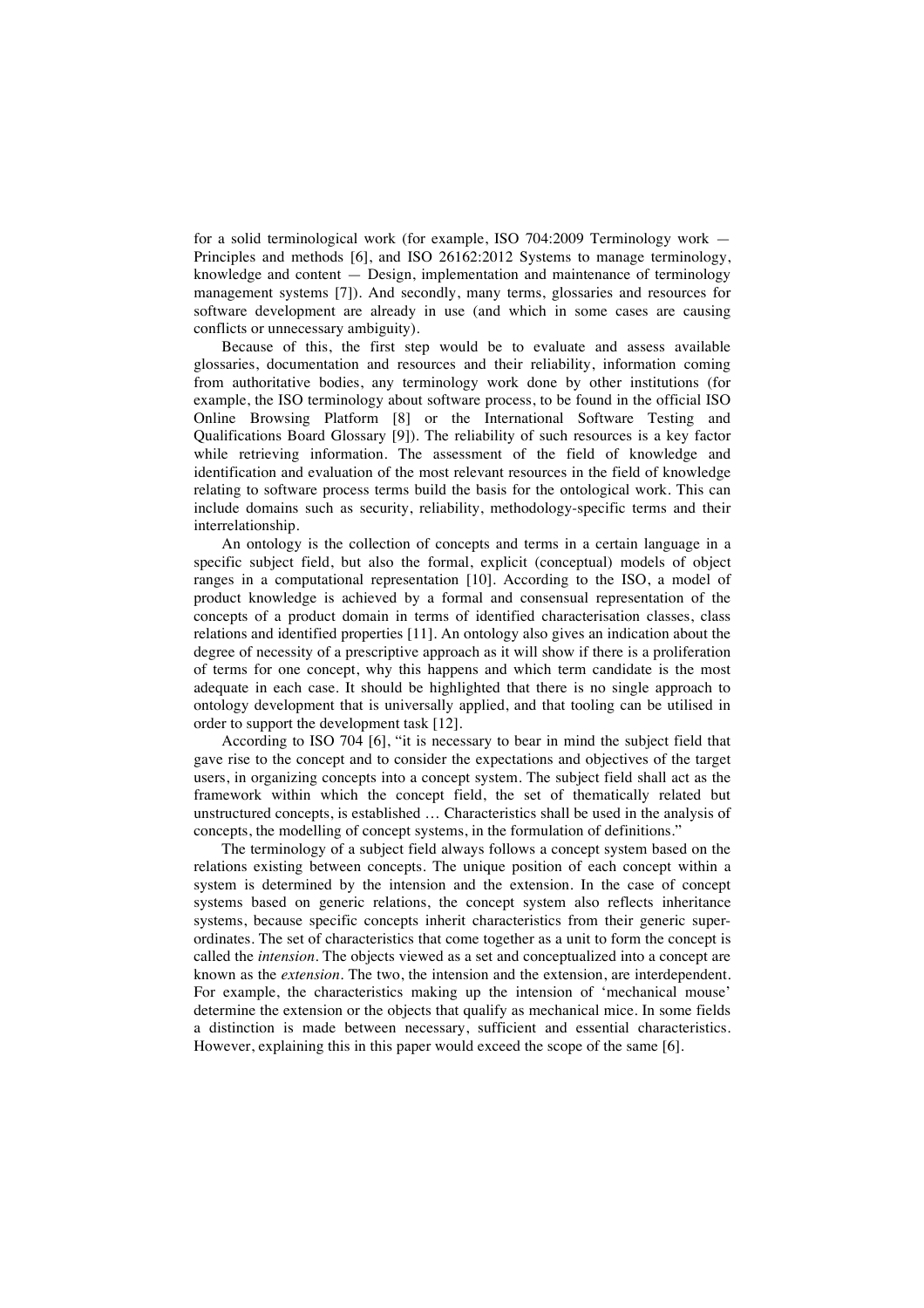The effectiveness of ontologies in addressing terminology concerns has been demonstrated in many fields [12] and given the type of findings outlined in Section 1, there are therefore good reasons to consider its use in the software development process space. Indeed, the use of ontology is already being considered as a technique for the harmonisation of terminology in ISO/IEC Joint Technical Committee 1, Subcommittee 7 (JTC1 SC7) [13]. This ontology approach to the software process conceptual structure would also help to delimit and clarify roles and tasks in the working environment being an innovative and comprehensive approach in order, not only, to harmonise the existing resources, but also standardise curricula and skills for professions related to knowledge-driven software development.

A canonical software development process and roles ontology would be linked or embedded in a terminological database that would also give information about the terms behind the concepts, their definitions and characteristics that would improve the specialised communication among not only software developers, engineers, project managers, business managers and trainers, but would also provide an updated, centrally managed, comprehensive, online available resource for everyone (even laypersons).

Last but not least, the role of the experts is essential in this process. The terminologist can only draft the methodology for a successful terminology project. But the software process engineers are the experts that have the knowledge to select the best term candidates, draft definitions and validate relevant information. However, it is often the case that experts lack the basic skills and knowledge to carry out systematic terminology work. Therefore, it will be important to develop and implement an integrated, cross-disciplinary, and market-oriented training programme to create a new skills and qualifications portfolio for these professionals. This would be subject of a new ECQA [14] job role: the ECQA Certified Terminology Professional for Software Process Engineering certification and training.

### **3 Sources of Software Development Process Terminology**

We do not want to give the impression that there is anything surprising in the current state of software development process terminology. Teams form around specific problems and projects and evolve a terminology for their community of practice [15]. Since the team faces common problems inside of a common set of constraints they naturally evolve a dialect that facilitates efficient communication for them. They may even publish ontological artifacts that aid others in joining the community, since turnover on teams is common.

Neither do we want to give the impression that no work has been done to create a common conceptual framework for Software Engineering. Two efforts stand out as particularly important to the development of an accepted formal vocabulary for Software Engineering: The Software Engineering Body of Knowledge (SwEBoK) [16] and the Software and Systems Engineering Vocabulary (SEVocab) [17]. The SwEBoK is a long term effort by the IEEE-CS to create a standard taxonomy for what a Software Engineer ought to know 4 years into her/his career. SEVocab is an edited aggregation of ontological artifacts from over 100 ISO/IEC/IEEE standards. It has the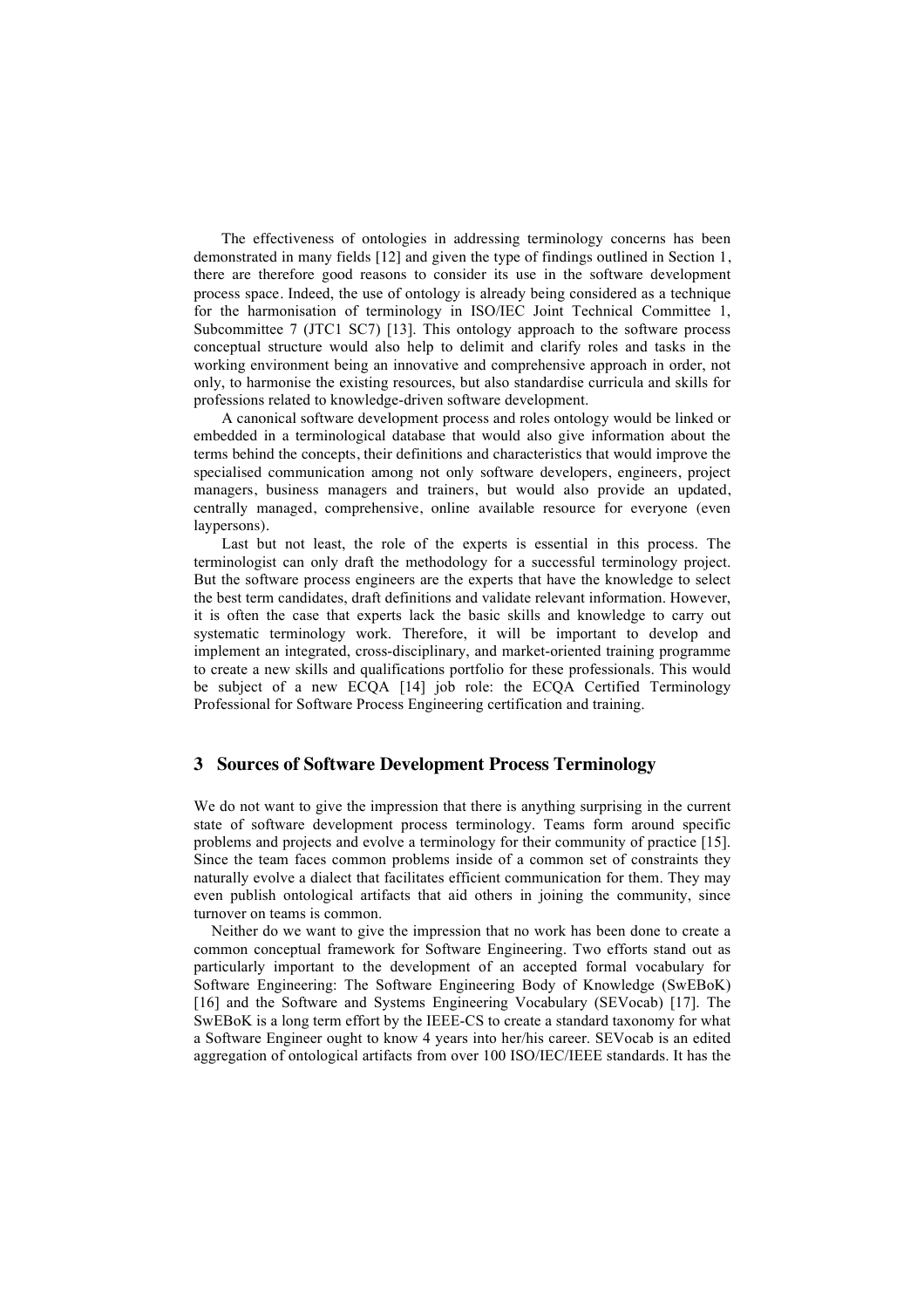appearance of a glossary since its basic organisation consists of terms followed by a list of definitions. However, since it includes *synonym* and *see-also* links to other terms it should probably be viewed as a topic map.

Professional societies can be classified as a formal communities of practice that form around a domains of expertise. Working Groups in those societies are chartered to create ontological artifacts for specific areas of interest or expertise. Since these ontological entities (Standards, Technical Reports, etc.) are designed to document a specific area of knowledge or expertise, they often contain a glossary of terms associated with the concepts used in the document. Examples include:

- ISO/IEC 24744:2007 Software Engineering--Metamodel for Development Methodologies [18]
- ISO/IEC 2382-20:1990 Information technology--Vocabulary--Part 20: System development [19]
- ISO/IEC TR 14471:2007 Information technology--Software engineering-- Guidelines for the adoption of CASE tools [20]
- IEEE 1074-2006 IEEE Standard for Developing a Software Project Life Cycle Process [21]

In spite of these and many other efforts to document a standard terminology for areas in the discipline of Software Engineering, communities of practice continue to form, evolve, and create semantic drift. How many practitioners are aware that there is a standard metamodel for development methodologies? More instructive questions include: Does software development terminological semantic drift concern practitioners? Is semantic drift a latent as opposed to an open concern? Is semantic drift a worthy concern other than on large multi-supplier projects? These are questions that our ongoing efforts seek to explore.

As a measure of this drift in the system and software engineering space consider the SEVocab project. It is a database consisting of terms and definitions from 124 ISO/IEC/IEEE standards. Some terms have 7 or more associated concepts *after common definitions have been merged*. And this is from an aggregation of *formal standards*. If we are to reduce the entropy in software development process terminology, it will require significant human input even though there are some natural language processing and machine learning techniques that can reduce the manual effort. Some work has been accomplished but there is much more to be done. The Termediator project [22] currently has aggregated approximately 500 glossaries from domains closely related to Information Technology (Figure 2 provides some background as to the types of sources of terminology incorporated into Termediator). The tool provides cluster analysis for concepts associated with a term which can aid in locating terms that are so over-used that they should be avoided as well as terms that are accepted as labels for a common concept across all of the domains represented. It also provides for rudimentary synonym analysis. This prototype demonstrates the utility of automated approaches to the initial analysis, but requires development to productise the implementation and add features to aid in analysis specific to the creation of an ontology for software development process terminology.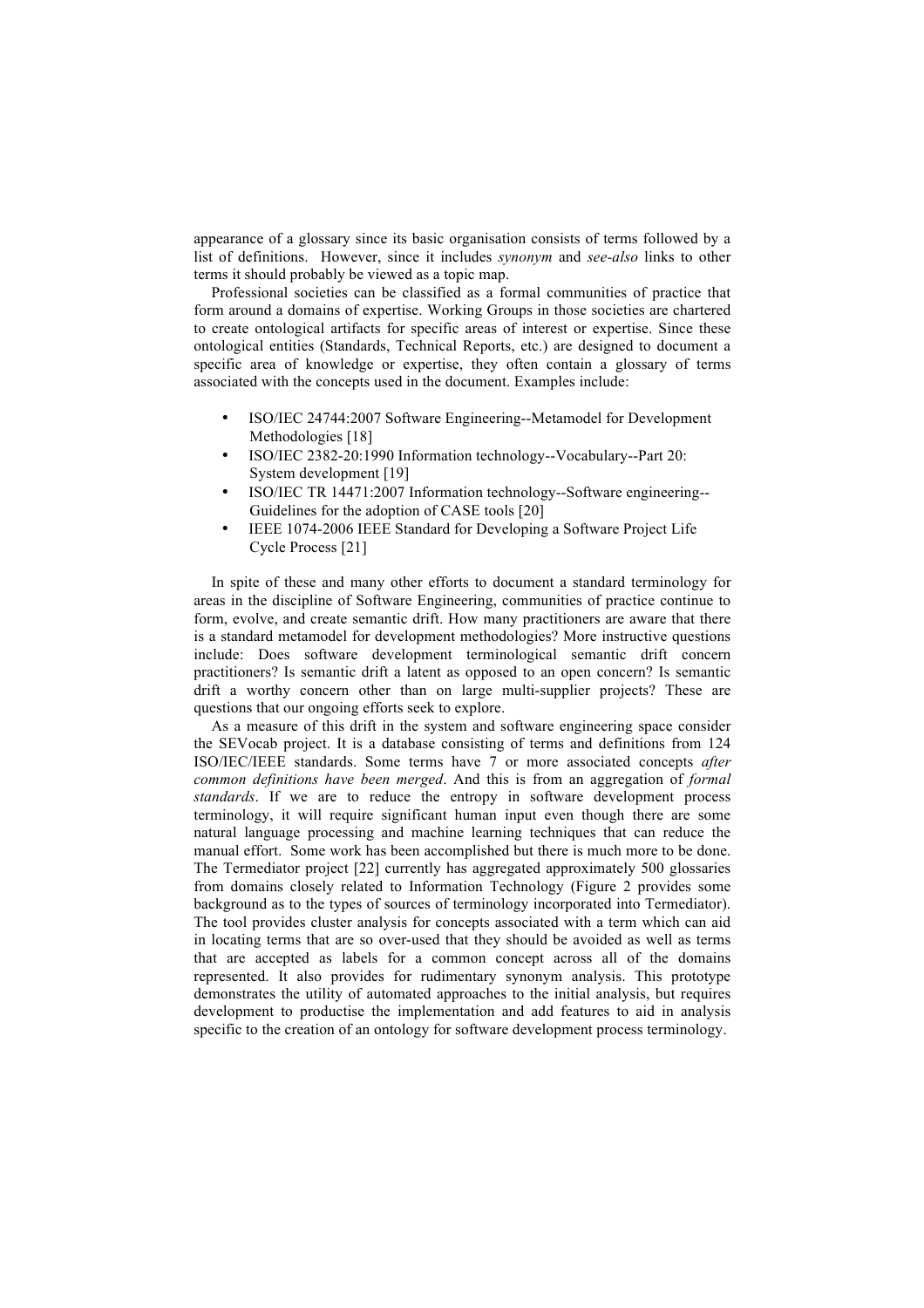

**Fig. 2. Spectrum of Software Development Process Terminology Sources**

#### **4 Discussion & Conclusion**

According to the late-Enlightenment philosopher Georg Wilhelm Friedrich Hegel, *truth is found neither in the thesis nor the antithesis, but in an emergent synthesis which reconciles the two*. And this is precisely the type of truth that can be pursued in matters of language, as language is a representation of a concept, a concept has at its genesis an idea, and ideas do not lend themselves to perfectly complete definition or interpretation. Correspondingly, we can expect that a certain tension will necessarily arise between the correctness and common usage of terms such that absolute adherence to either is neither desirable nor advisable. So, our job with terminology is to bridge the gap from an idea to its representation, and to do so with a level of precision that is useful and effective for those who utilise the terms.

In earlier work, we demonstrated that there is a latent problem concerning the use of terminology for software development process and roles [4]. The purpose of this paper is to expand upon the ontology approach, explaining how it is suited to addressing the challenge of unifying the existing terms and concepts into a canonical software development process reference model. Such a model would also facilitate accurate interrelating of terms from different software development processes and methods, thus making it easier to understand how different software development models are similar, with positive benefits for those wishing to adapt processes or tailor processes [23]. Since such adaptive capability has been shown to be positively associated with business performance [24-26], any initiative which facilitates adaptation should be welcome. Furthermore, the reportedly high levels of SPI occurring in practice [27], [28], coupled with the rich variation in software development contexts [29] (which themselves are constantly changing [30]), suggests that greater consistency in terminology application would benefit the broader software development community.

A canonical model would also enable future software development process and method innovations to be readily interrelated to the large body of software process know-how that predated its arrival (something that is not easily achieved today). It would further have the benefit of revealing the genuine *newness* in newly proposed software development models and methods, as the conceptual mapping to the pre-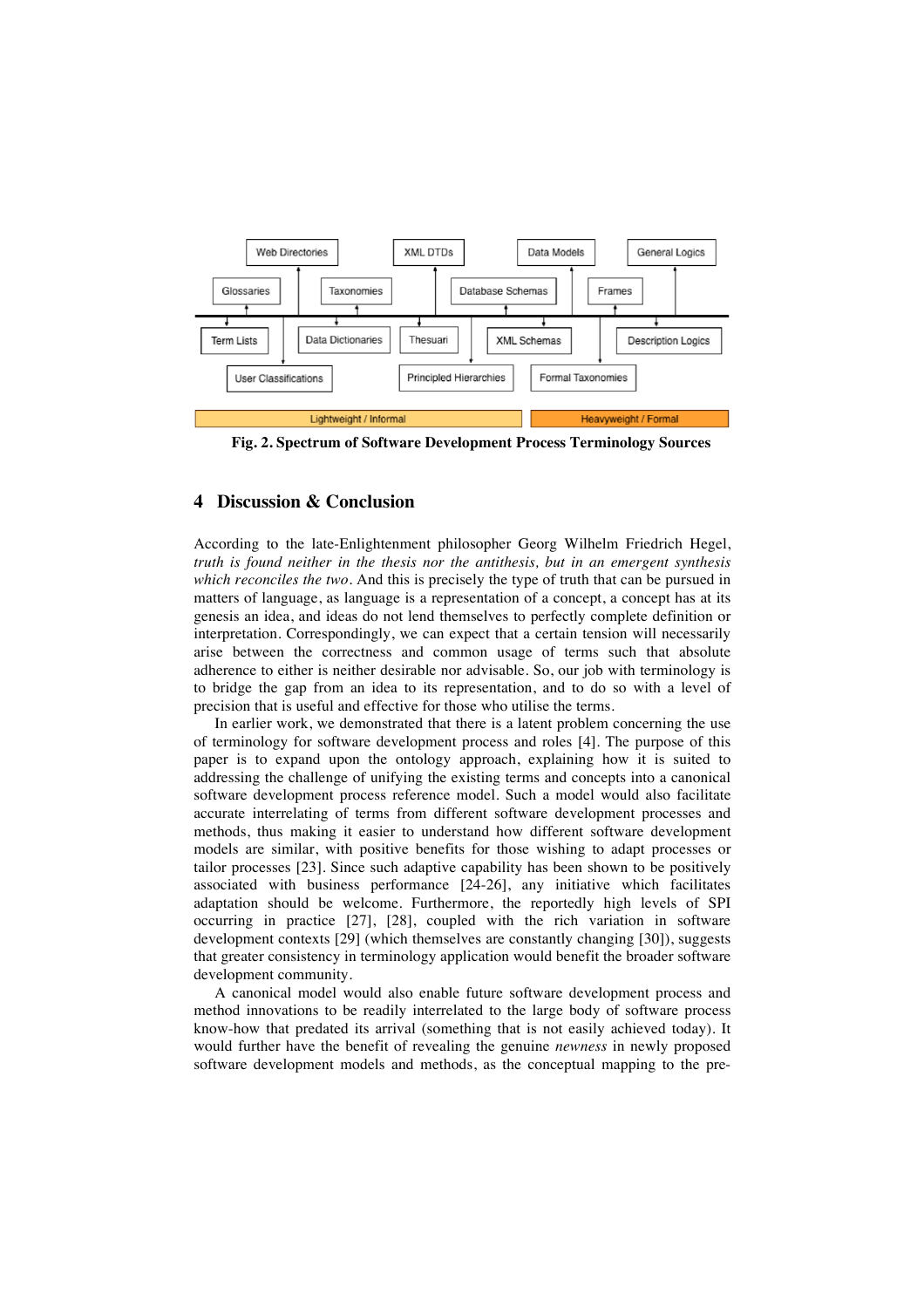existing concepts and terminology would be enabled through the ontology. This might not meet with the approval of software process entrepreneurs seeking to cash-in on *new* approaches but it would certainly benefit the millions of software development practitioners who seek to understand each other and to robustly evaluate newly proposed approaches for (1) differences from their existing processes, and (2) integration into their present processes. Indeed, in the fullness of time, newly proposed approaches might demonstrate their uniqueness/newness through formally elaborating on the relationship to the canonical model – this way, genuine process innovation can be supported and promoted, and poorly constructed or ill-informed process innovation can be identified.

Since ontology development requires specific expertise and may be costly, it is important that we first examine the case for a software development process ontology prior to embarking on its development. Perhaps the primary benefit of ontologies is the creation and provision of intelligent, knowledge-based systems by "translating data into actionable insights for decision making" [31]. Earlier published research has reported numerous direct benefits from ontology adoption, including increased productivity of both information workers and software engineering (cost and time reduction, quality improvements) [32]. It has also been demonstrated that in safety critical and security application development, the use of ontology is crucial to fulfilling the objectives of the development work [33]. Beyond software engineering, there is widespread adoption of ontologies in domains such as biomedicine [34], oil extraction [35], and the automotive industry [36], where ontology has been shown to be an effective way of identifying, naming and relating concepts within processes and domains.

While advocating the use of ontology, we also seek to highlight that this is not simply a problem with terminology, it is a greater problem whereby we have not as a community managed to render the core concepts of our field in a universally digestible form. Added to this mix is the possibility that there may even an issue concerning appropriate levels of completeness of individual understandings of the various software development process models that are routinely adopted (or referred to). Take for example the Waterfall model which would appear to have become associated with single-pass, sequential software development in some quarters [4], [37], [38], even though Royce's original model explicitly recognises the need to utilise multiple iterations in software development (those seeking clarification on this point should refer to [39]).

For the software process improvement community, there can be a challenge when formulating discussions with individuals and organisations in order to establish precisely the extent to which a process is enacted, or to understand the boundary to individual roles within companies. Therefore, the challenge of process improvement can potentially be reduced through the introduction of mechanisms to improve the consistency of use of related terminology. It should be noted that our proposed undertaking is neither small nor simplex. Correspondingly, we have assembled a cross-disciplinary team and it is also our intention to pursue a community-led approach to the work program, including engagement with large numbers of software development experts so as to systematically agree concepts, terms and definition. Naturally, within individual software development approaches where clarity exists in relation to software process terms, we would not seek to redefine individual terms –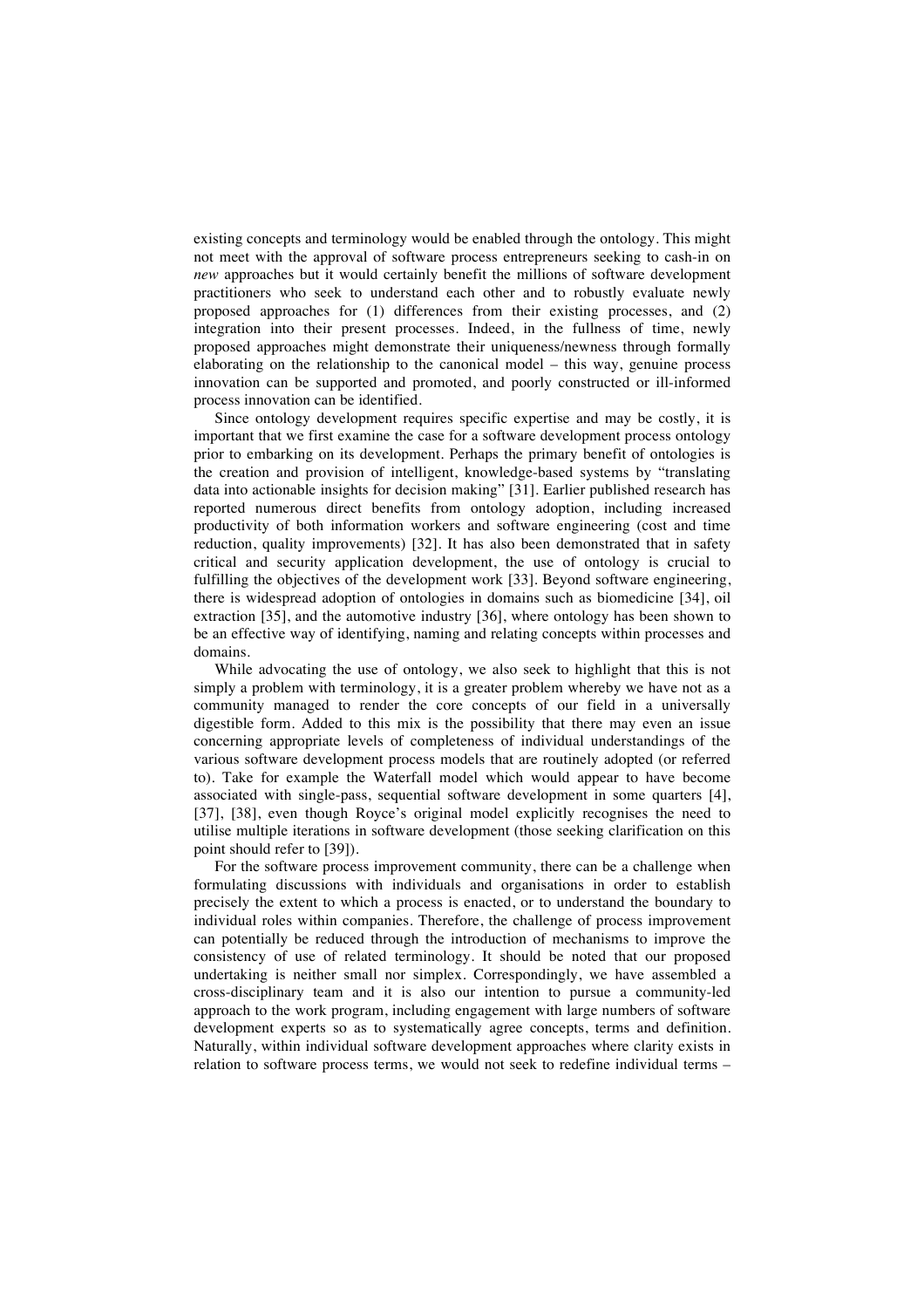but rather clearly identify their relationship to other process models. Furthermore, work of the proposed nature requires many participants and many years, and therefore substantial funding, the pursuit of which is ongoing.

In software development, the importance of source code refactoring is well understood [40], without it source code can eventually become unmanageable (or at least economically challenging to maintain and extend). Terminology is no different, if allowed to drift unchecked, eventually the terminology and concepts become more and more confusing. The authors therefore propose that the time is anon to consider refactoring our software development process terminology, and that this is best achieved through the adoption of ontology.

#### **References**

- 1. Clarke, P., O'Connor, R. V., Leavy, B.: A Complexity Theory viewpoint on the Software Development Process and Situational Context. In: Proceedings of the 2016 International Conference on Software and System Process (ICSSP 2016), IEEE, San Francisco, CA, USA (2016)
- 2. Yilmaz M., O'Connor, R. and Clarke, P.: A Systematic Approach to the Comparison of Roles in the Software Development Processes. In: Proceedings 12th International Conference on Software Process Improvement and Capability dEtermination, CCIS Vol. 290. Springer-Verlag, Heidelberg, Germany (2012)
- 3. Yilmaz, M., O'Connor, R., Clarke, P.: Software Development Roles: A Multi-Project Empirical Investigation. ACM SIGSOFT Software Engineering Notes, 40 (1), 1-5 (2015)
- 4. Clarke, P. et al.: An Investigation of Software Development Process Terminology. In: Proceedings of the 16th International SPICE Conference, pp. 351-361. Springer, Berlin, Germany (2016)
- 5. ISO: ISO 1087-1:2000 terminology work -- vocabulary -- part 1: Theory and application. 1st edn. ISO, Geneva, Switzerland (2000)
- 6. ISO: ISO 704:2009 terminology work principles and methods. 1st edn. ISO, Geneva, Switzerland (2009)
- 7. ISO: ISO 26162:2012 systems to manage terminology, knowledge and content — design, implementation and maintenance of terminology management systems. 1st edn. ISO, Geneva, Switzerland (2012)
- 8. ISO, Online Browsing Platform, https://www.iso.org/obp/ui/#home
- 9. ISTQB, Standard Glossary of Software Testing Terms, http://www.istqb.org/downloads/glossary.html
- 10. Budin, G.: Methodology for Dynamic Ontology Creation From Terminologies to Ontologies – Tools of Knowledge Organization. In: Proceedings of International Terminology Summer School 2009, TermNet, Cologne, Germany (2009)
- 11. ISO: ISO 13584-32:2010 industrial automation systems and integration OntoML: Product ontology markup language. 1st edn. ISO, Geneva, Switzerland (2010)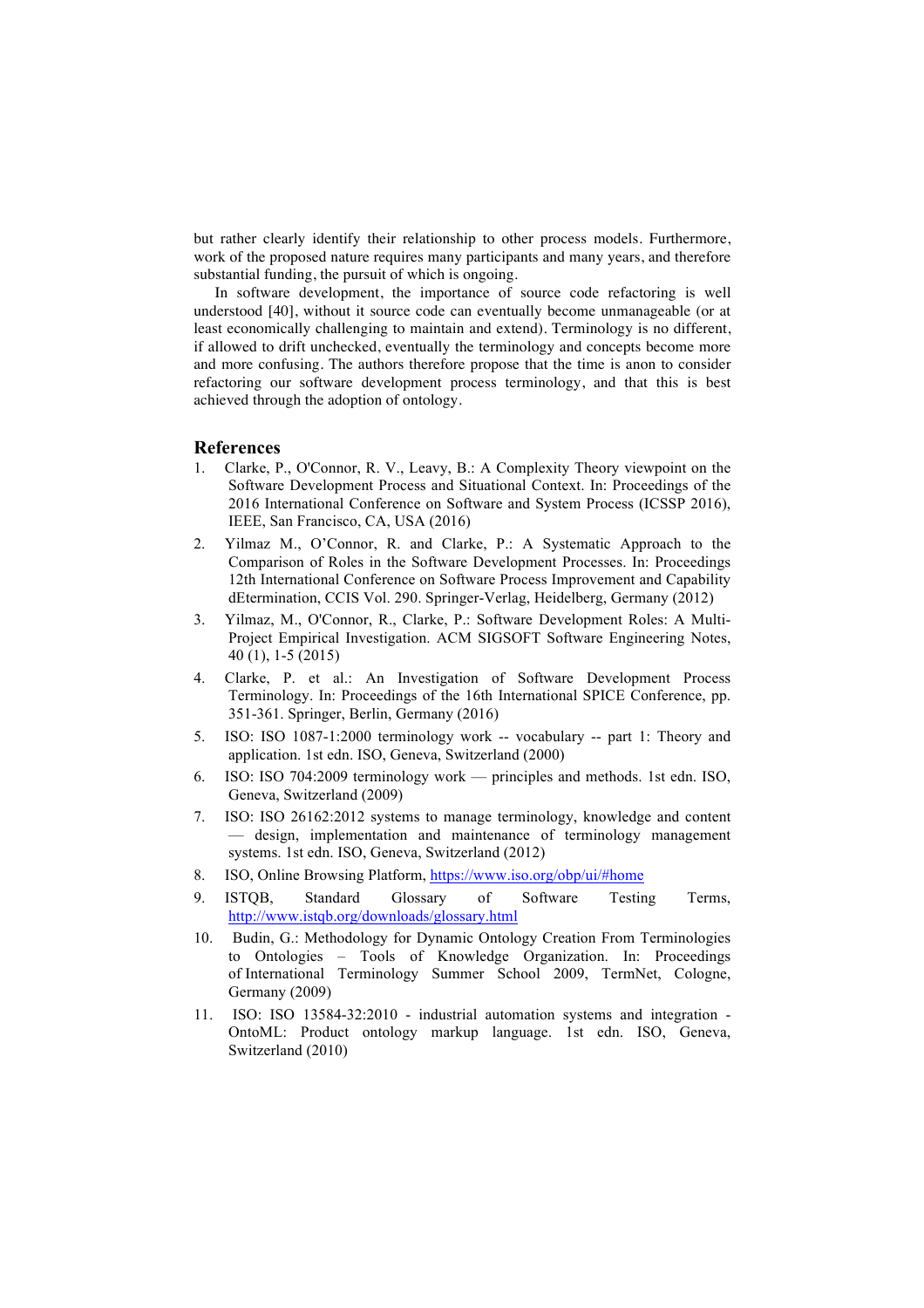- 12. Aardi, G., Falbo, R.d.A., Pereira Filho, J.G.: Using Objects and Patterns to Implement Domain Ontologies. Journal of the Brazilian Computer Society, 8 (1), 43-56 (2002)
- 13. Henderson-Sellers, B., McBride, T., Low, G., Gonzalez-Perez, C.: Ontologies for International Standards for Software Engineering. In: Proceedings of 32th International Conference on Conceptual Modeling, ER 2013, Hong-Kong, China, November 11-13, 2013. pp. 479-486. Springer Berlin Heidelberg, Berlin, Heidelberg (2013)
- 14. ECQA, European Certification and Qualification Organisation: www.ecqa.org
- 15. Wenger, E.: Communities of practice: Learning, meaning, and identity. 1st edn. Cambridge University Press, Cambridge (1998)
- 16. IEEE: Guide to the software engineering book of knowledge (SWEBOK). IEEE Computer Society, Los Alamitos, CA, USA (2004)
- 17. IEEE/ISO/IEC, SE Vocab Software and Systems Engineering Vocabularly, https://pascal.computer.org/sev\_display/index.action
- 18. ISO/IEC: ISO/IEC 24744:2007 software engineering--metamodel for development methodologies. 1st edn. ISO/IEC, Geneva, Switzerland (2007)
- 19. ISO/IEC: ISO/IEC 2382-20:1990 information technology--vocabulary--part 20: System development. 1st edn. ISO/IEC, Geneva, Switzerland (1990)
- 20. ISO/IEC: ISO/IEC TR 14471:2007 information technology--software engineering--guidelines for the adoption of CASE tools. 1st edn. ISO/IEC, Geneva, Switzerland (2007)
- 21. IEEE: IEEE 1074-2006 IEEE standard for developing a software project life cycle process. 1st edn. IEEE, Washington, DC (2006)
- 22. Riley, O., Richards, J., Ekstrom, J., Tew, K.: Termediator II: measuring term polysemy using semantic clustering. Proceedings of 3rd conference on Research in information technology (RIIT '14), pp. 81-86. ACM, NY, USA (2014)
- 23. Coleman, G., O'Connor, R.: Investigating Software Process in Practice: A Grounded Theory Perspective. Journal of Systems and Software, 81 (5), 772- 784 (2008)
- 24. Clarke, P., O'Connor, R., Leavy, B., Yilmaz, M.: Exploring the Relationship between Software Process Adaptive Capability and Organisational Performance. IEEE Transactions on Software Engineering, 41 (12), 1169-1183 (2015)
- 25. O'Connor, R.V., Clarke, P.: Software Process Reflexivity and Business Performance: Initial Results from an Empirical Study. In: Proceedings of the 2015 International Conference on Software and System Process, pp. 142-146. ACM, New York, NY, USA (2015)
- 26. Clarke, P., O'Connor, R.V.: The Influence of SPI on Business Success in Software SMEs: An Empirical Study. Journal of Systems and Software, 85 (10), 2356-2367 (2012)
- 27. Clarke, P., O'Connor, R.V.: An Empirical Examination of the Extent of Software Process Improvement in Software SMEs. Journal of Software: Evolution and Process, 25 (9), 981-998 (2013)